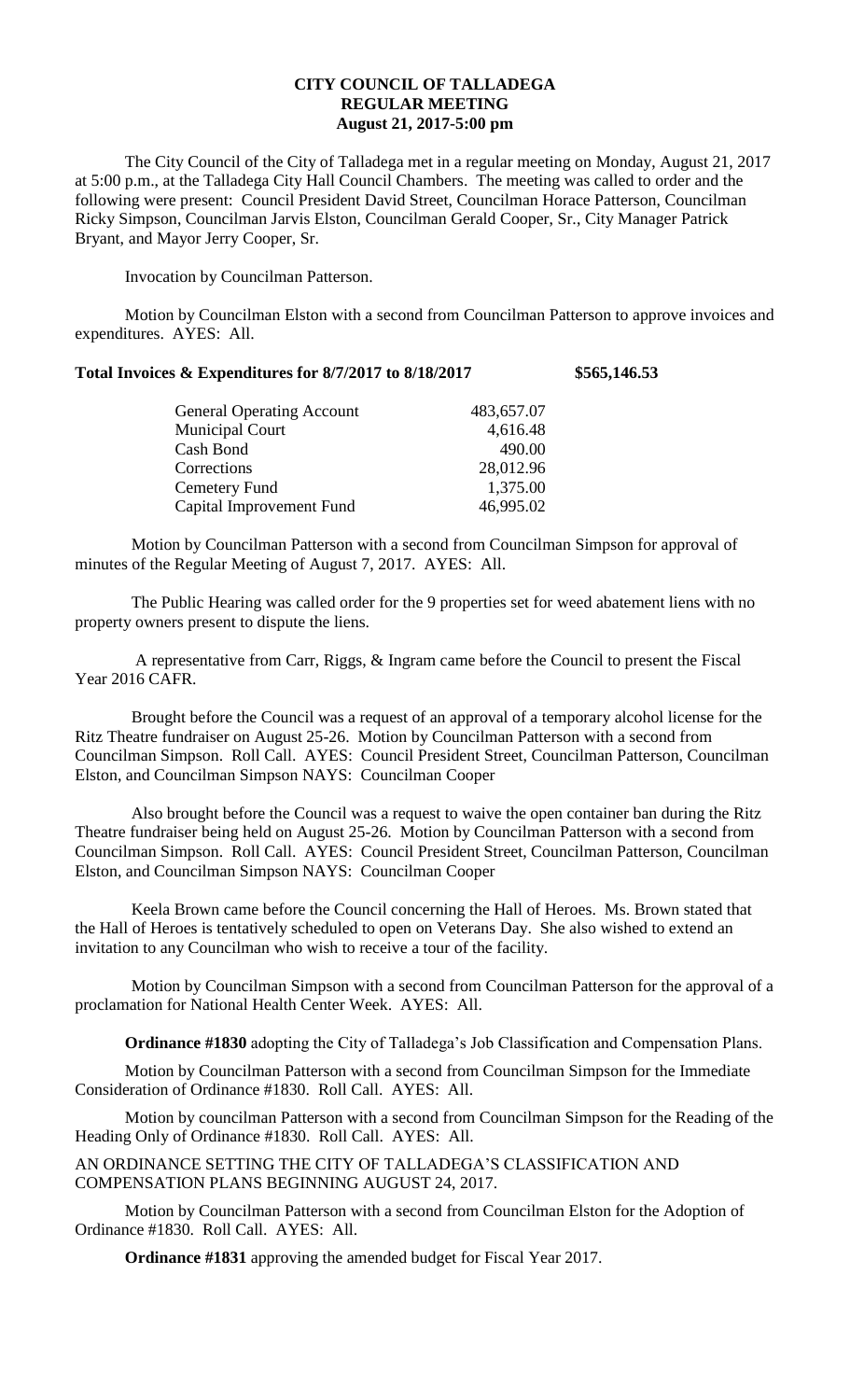Motion by Councilman Patterson with a second from Council President Street for the Immediate Consideration of Ordinance #1831. Roll Call. AYES: Council President Street, Councilman Patterson, Councilman Simpson, and Councilman Cooper ABSTAIN: Councilman Elston

After some discussion, there was a motion to reconsider and to bring the motion again for the Immediate Consideration of Ordinance #1831. Motion by Councilman Elston with a second from Councilman Patterson. Roll Call. AYES: All.

Motion by Councilman Elston with a second from Councilman Patterson for Immediate Consideration of Ordinance #1831. Roll Call. AYES: All

Motion by Councilman Elston with a second from Councilman Patterson for the Reading of the Heading Only. Roll Call. AYES: All.

AN ORDINANCE AMENDING THE OFFICIAL ANNUAL BUDGET FOR THE CITY OF TALLADEGA, ALABAMA, FOR THE FISCAL YEAR BEGINNING 1 OCTOBER 2016 AND ENDING 30 SEPTEMBER 2017.

Motion by Councilman Simpson with a second from Councilman Patterson for the Adoption of Ordinance #1831. Roll Call. AYES: All.

**Resolutions #4208-#4216** to assess weed abatement liens.

Motion by Councilman Simpson with a second from Councilman Patterson for the approval of Resolution #4208 to Resolution #4216. Roll Call. AYES: All.

**Resolution #4217** approving nuisance abatement for junk cars at 415 Davis Street.

Motion by Councilman Elston with a second from Councilman Simpson for the approval of Resolution #4217. Roll Call. AYES: All.

**Resolution #4218** approving a contract with Waites Construction for Brignoli Bridge Replacement Project at a cost of \$128,749.40.

Motion by Councilman Patterson with a second from Councilman Elston for the approval of Resolution #4218. Roll Call. AYES: Council President Street, Councilman Patterson, Councilman Elston, and Councilman Cooper ABSTAIN: Councilman Simpson

**Resolution #4219** approving a contract with Neel-Schaffer Engineering for Construction engineering and inspection services for the Brignoli Bridge Replacement Project at a cost not to exceed \$19,286.50.

Motion by Councilman Patterson with a second from Councilman Elston for the approval of Resolution #4219. Roll Call. AYES: All.

**Resolution #4220** approving a contract with Walker Patton Company Inc. of Birmingham for the Court Street Retaining Wall Stabilization Project at a cost of \$127,034.00.

Motion by Councilman Patterson with a second from Councilman Cooper for the approval of Resolution #4220. Roll Call. AYES: All.

During the discussion pertaining to Resolution #4220, Councilman Simpson stated that he was wary of this approval due to the fact that water is still being retained in this area and may cause damage to the repair. However, it was stated by Public Works Director Phillips that the retained water is not the cause of the problem.

**Resolution #4221** authorizing the City Manager to enter into a contract with Telegraph Creative for the Christmas on the Square event at a cost not to exceed \$150,000.00.

Motion by Councilman Patterson with a second from Council President Street for the approval of Resolution #4221. Roll Call. AYES: Council President Street and Councilman Patterson NAYS: Councilman Elston, Councilman Simpson, and Councilman Cooper.

There was much discussion concerning the matter of Christmas on the Square. Councilman Patterson implored the citizens of Talladega to express their opinion on the matter. Councilman Simpson suggested that perhaps a cash match option be offered. It was also stated much of the cost of this event would be funded by donations.

Motion by Councilman Patterson with a second from Councilman Cooper to approve the invoices and expenditures for the Water Department. AYES: All.

| Water Department Expenditures for 8/9/17 to 8/17/17 |            | \$522,017.81 |
|-----------------------------------------------------|------------|--------------|
| Operations & Maintenance                            | 225,270.80 |              |
| Revenue                                             | 296,724.56 |              |
| Capital Improvement                                 | 22.45      |              |